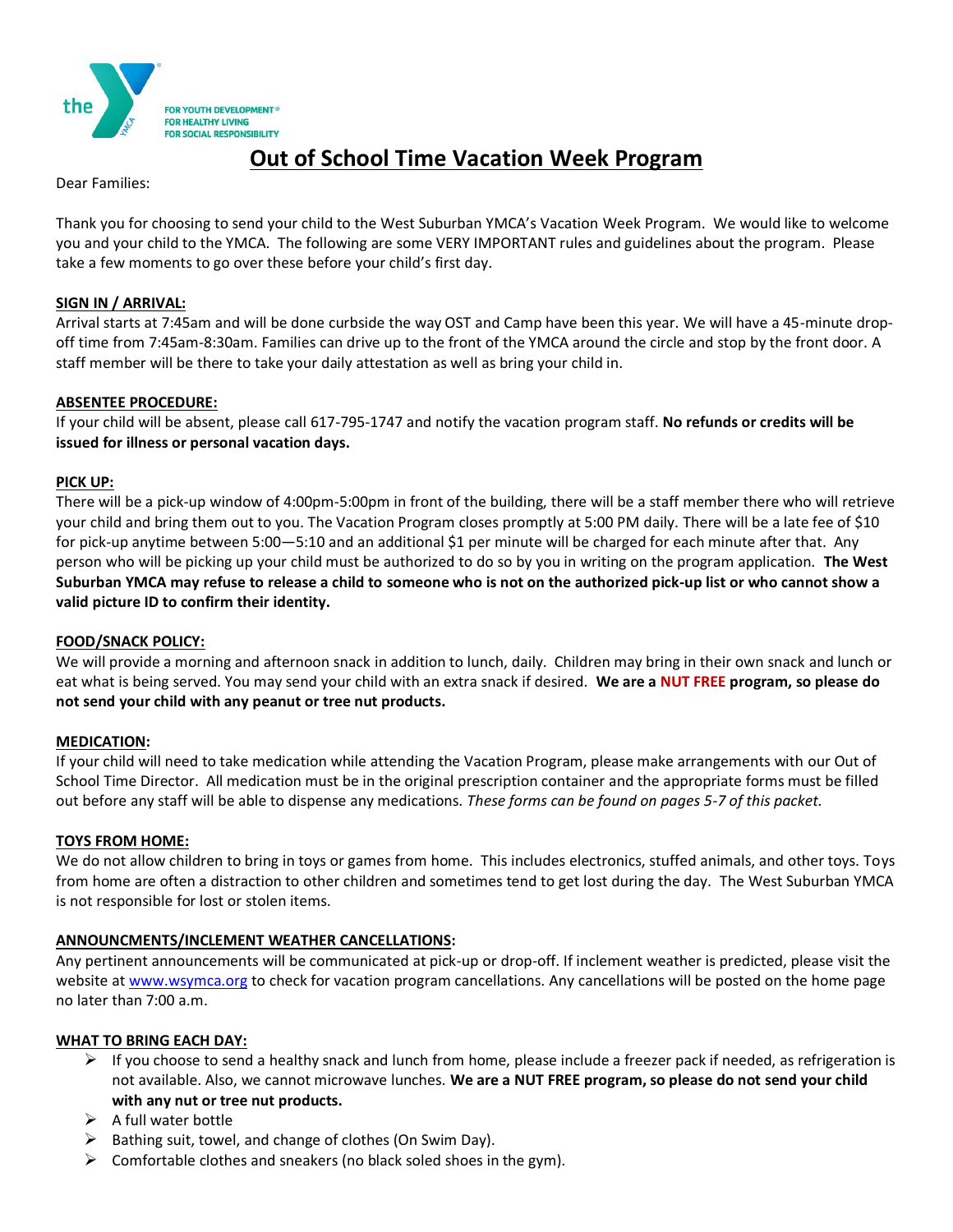

*A* FOR HEALTHY LIVING<br> **EXECUTE:** FOR SOCIAL RESPONSIBILITY<br> **EXECUTE:** Warm clothing for outdoor play including: boots, hat, mittens, coat and snow pants.

## **SWIM:**

Every day there will be approximately 30 minutes to one hour of recreational swim. All children who wish to swim must bring a swimsuit, towel and change of clothes. There will be at least one program staff person in the pool with the children in addition to the lifeguards provided by the aquatics staff. Bubbles will be available for children who need them. Lessons will not be provided during this time. Children are not required to participate in recreational swim.

## **SAMPLE DAILY SCHEDULE:**

Our schedule combines enrichment activities (arts & crafts, STEM, ELA, Teambuilding, etc.), physical activities (gym games, outdoor play, etc.) and other fun activities.

| Groups)          |                                                                                                                                                                                                                                                         |
|------------------|---------------------------------------------------------------------------------------------------------------------------------------------------------------------------------------------------------------------------------------------------------|
| $7:45-$          | Program Opens/Free Choice                                                                                                                                                                                                                               |
| 8:30             |                                                                                                                                                                                                                                                         |
| $8:30-$          | Morning Snack (Discuss Daily Schedule with Group                                                                                                                                                                                                        |
| 9:00             | Leader & Introductions (Monday))                                                                                                                                                                                                                        |
| $9:00-$<br>10:00 | Group Games (Gaga Ball, Sky ball, Pin Dodgeball,<br>Pickle, Basketball, Knockout, Soccer, Playground<br>Time, Capture the Flag, etc.)                                                                                                                   |
| 10:00-<br>11:00  | Swim (Each Group One Day in Pool)<br>*Art Project (Sculpturing Mexo Clay (ex. Pinch pot,<br>themed designs, silverware), car designs, making<br>sun catchers, creating puzzles, poster/picture<br>creations, bag creations, painting clay/pictures etc. |
| 11:00-<br>12:00  | Group Games *Preferably Outside (Running Games,<br>Relay Races, Museaum, Soccer World Cup, Ultimate<br>Frisbee/Football, Fishy Fishy, Kickball, Penalty Shoot<br>Out, etc.)                                                                             |
| 12:00-<br>1:00   | Lunch                                                                                                                                                                                                                                                   |
| $1:00-$<br>2:00  | Science Project (Creating Slime, lava lamps, nebula<br>in a jar, make your own play dough, sun dials, create<br>your own bouncy balls, etc.                                                                                                             |
| $2:00-$<br>2:30  | Group Games in Classroom, board game<br>tournaments and competitions, knock hockey,<br>coloring, personal crafts (bracelets), Lego creations);<br>Older group: rec room (foosball, air hockey, ping<br>pong, arcade game, etc.)                         |
| $2:30-$<br>3:00  | Afternoon Snack                                                                                                                                                                                                                                         |
| $3:00-$<br>5:00  | Every Day will end with a different movie: Mix of<br>classics: Lion King, Finding Nemo & possible new<br>movies Encanto, Rumble, etc. (To list a few<br>examples) *Choice of boardgames and other<br>activities if uninterested in movie                |

## **(Times May Vary for Different**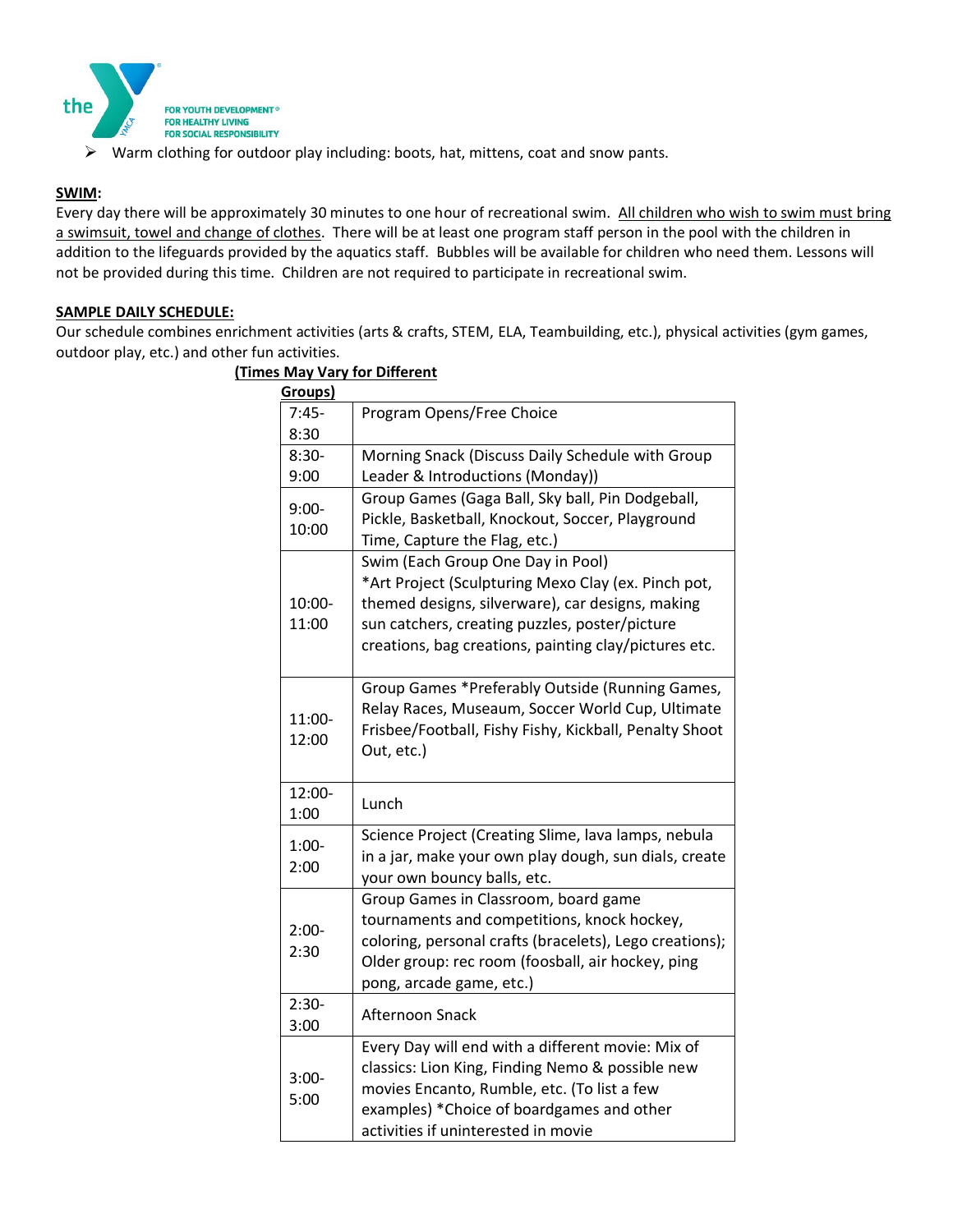

## **REGISTRATION:**

Payment in full is due upon registration. You may pay in cash, check (payable to West Suburban YMCA) or with Visa, MasterCard, American Express. Any changes to children's schedule must be made in writing and is subject to availability. Please note any children with an outstanding balance or missing paperwork will not be allowed to participate in the program. It is a requirement of EEC that each child has a full registration packet to participate in this program.

## *To turn in completed registration forms and make program payment, please visit the Welcome Center Desk at the WSYMCA or call 617-244-6050 ext. 0.*

*Any questions, please contact Seamus Bruno, Out-of-School Time Director at [seamusb@wsymca.org](mailto:seamusb@wsymca.org)*

## **Out of School Time Vacation Program K-8 Registration Form**

\*Separate registration form per child is required\*

\* Please note, our Program is licensed by the Massachusetts Department of Early Education and Care and all documentation listed in this form are required for participation\*

|                                                 |                                               |                      | Date of Birth: _________________________Current grade: ______________________Current School: _________________                          |
|-------------------------------------------------|-----------------------------------------------|----------------------|-----------------------------------------------------------------------------------------------------------------------------------------|
|                                                 |                                               |                      | Physical Description: Gender ___________________________ Eye Color: __________________________Hair Color: _____________________________ |
|                                                 |                                               |                      |                                                                                                                                         |
|                                                 | indicate which option below.                  |                      | maintain consistentcy within groups of children, families must register for all four full day. Please circle to                         |
|                                                 |                                               |                      |                                                                                                                                         |
|                                                 | Tuesday-Friday Full Days \$360.00 for members |                      |                                                                                                                                         |
|                                                 |                                               | \$400.00 non members |                                                                                                                                         |
| Please indicate if you are an OST member below. |                                               |                      | sheet, the rest of their paperwork is already on                                                                                        |

**OST participants only need to fill out this top** 

**file.**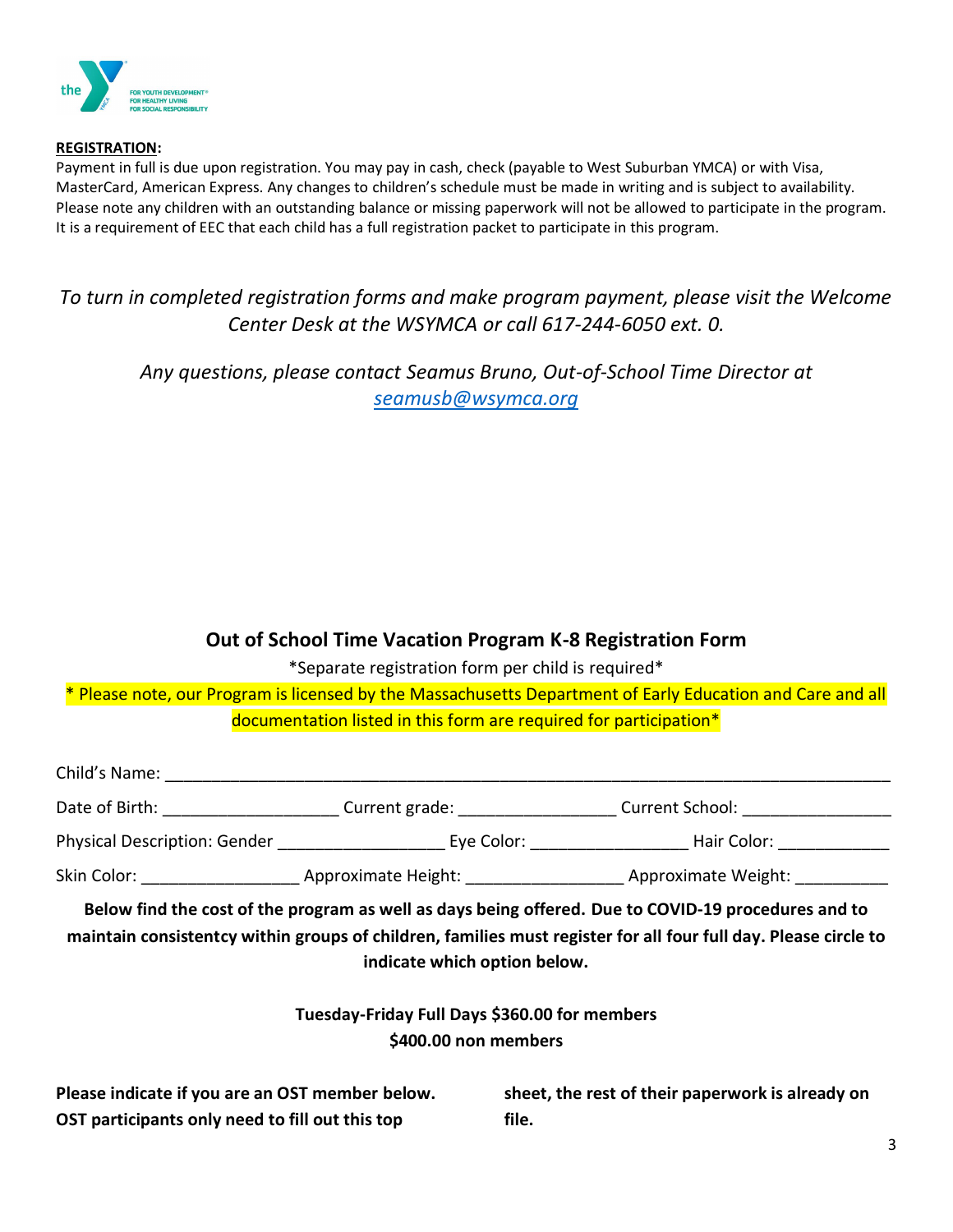

• **I am NOT a current OST Family: \_\_\_\_\_\_\_\_\_**

• **I am a current OST Family: \_\_\_\_\_\_\_\_\_\_\_\_\_**

|        |                             | <b>Photo and Swim Permission</b>                                                                                                                                                                                                                                                                                                                                                                                                                                                                                       |
|--------|-----------------------------|------------------------------------------------------------------------------------------------------------------------------------------------------------------------------------------------------------------------------------------------------------------------------------------------------------------------------------------------------------------------------------------------------------------------------------------------------------------------------------------------------------------------|
|        | <b>Swimming Experience:</b> |                                                                                                                                                                                                                                                                                                                                                                                                                                                                                                                        |
|        |                             |                                                                                                                                                                                                                                                                                                                                                                                                                                                                                                                        |
|        |                             | Does your child use bubbles/floaties? __________________________ If yes, how many? ___________________________                                                                                                                                                                                                                                                                                                                                                                                                         |
|        |                             | Can your child swim without an adult supporting him/her? ________________________                                                                                                                                                                                                                                                                                                                                                                                                                                      |
| staff. |                             | I give my child permission to partipate in FREE swim during the program and understand s/he will be supervised by YMCA                                                                                                                                                                                                                                                                                                                                                                                                 |
|        |                             |                                                                                                                                                                                                                                                                                                                                                                                                                                                                                                                        |
|        |                             | Video and Photograph: I permit the respresenatative and employees of the West Suburban YMCA to take photographs of my child.<br>I authorize the West Suburban YMCA, its assignees and transferees to copyright, use and publish the same in print and/or<br>electronically. I agree that the West Suburban YMCA may not use such photographs of my child with or without his/her name and for<br>any lawful pupose, including but not limited to such puposes as publicity, illustration, advertising and web content. |
|        |                             |                                                                                                                                                                                                                                                                                                                                                                                                                                                                                                                        |
|        |                             | <b>Emergency Card: ALL Information is REQUIRED</b>                                                                                                                                                                                                                                                                                                                                                                                                                                                                     |
|        |                             |                                                                                                                                                                                                                                                                                                                                                                                                                                                                                                                        |
|        |                             |                                                                                                                                                                                                                                                                                                                                                                                                                                                                                                                        |
|        |                             |                                                                                                                                                                                                                                                                                                                                                                                                                                                                                                                        |
|        |                             | How to reach parents/guardians (will be called FIRST in emergency; also authorized for pick up):                                                                                                                                                                                                                                                                                                                                                                                                                       |
|        |                             |                                                                                                                                                                                                                                                                                                                                                                                                                                                                                                                        |
|        |                             | Home Phone: _____________________________Work Phone: _______________________Cell Phone: ____________________________                                                                                                                                                                                                                                                                                                                                                                                                   |
|        |                             |                                                                                                                                                                                                                                                                                                                                                                                                                                                                                                                        |
|        |                             |                                                                                                                                                                                                                                                                                                                                                                                                                                                                                                                        |
|        |                             | Home Phone: ___________________________________Work Phone: _______________________Cell Phone: ______________________                                                                                                                                                                                                                                                                                                                                                                                                   |
| Email: |                             |                                                                                                                                                                                                                                                                                                                                                                                                                                                                                                                        |
|        |                             | Emergency Contact Persons (list in order we should call in an emergency; also authorized to pick up):                                                                                                                                                                                                                                                                                                                                                                                                                  |
|        |                             |                                                                                                                                                                                                                                                                                                                                                                                                                                                                                                                        |
|        |                             |                                                                                                                                                                                                                                                                                                                                                                                                                                                                                                                        |
|        |                             |                                                                                                                                                                                                                                                                                                                                                                                                                                                                                                                        |
|        |                             |                                                                                                                                                                                                                                                                                                                                                                                                                                                                                                                        |
| 3.     |                             |                                                                                                                                                                                                                                                                                                                                                                                                                                                                                                                        |
|        |                             |                                                                                                                                                                                                                                                                                                                                                                                                                                                                                                                        |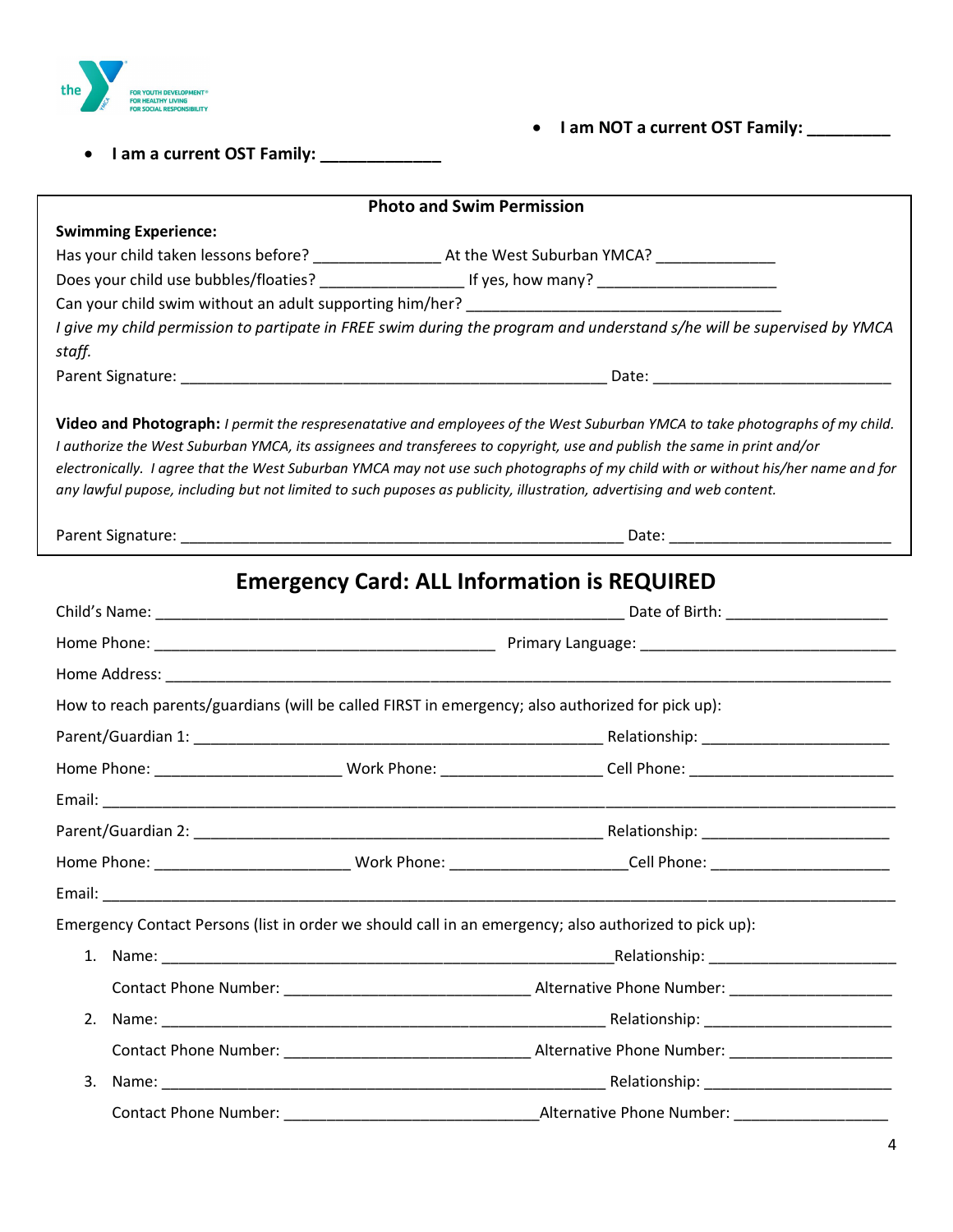| the<br><b>FOR YOUTH DEVELOPMENT®</b>     |                                                                                                                                   |
|------------------------------------------|-----------------------------------------------------------------------------------------------------------------------------------|
| <b>Medical Emergency Treatment</b>       |                                                                                                                                   |
|                                          | I hereby give the West Suburban YMCA Youth and Family program staff permission to administer basic first aid and/or CPR to my     |
|                                          | child and/or take my child to Newton Wellesley or the nearest hospital for medical treatment if I cannot be reached or when delay |
| would be dangerous to my child's health. |                                                                                                                                   |
| Parent/Guardian Signature                | Date                                                                                                                              |
|                                          |                                                                                                                                   |
|                                          |                                                                                                                                   |
|                                          |                                                                                                                                   |
|                                          |                                                                                                                                   |
| following page.                          | If your child has an allergy, please complete the Individual Health Care Plan and Medication Consent Form on the                  |
|                                          |                                                                                                                                   |
|                                          |                                                                                                                                   |
|                                          |                                                                                                                                   |

**N**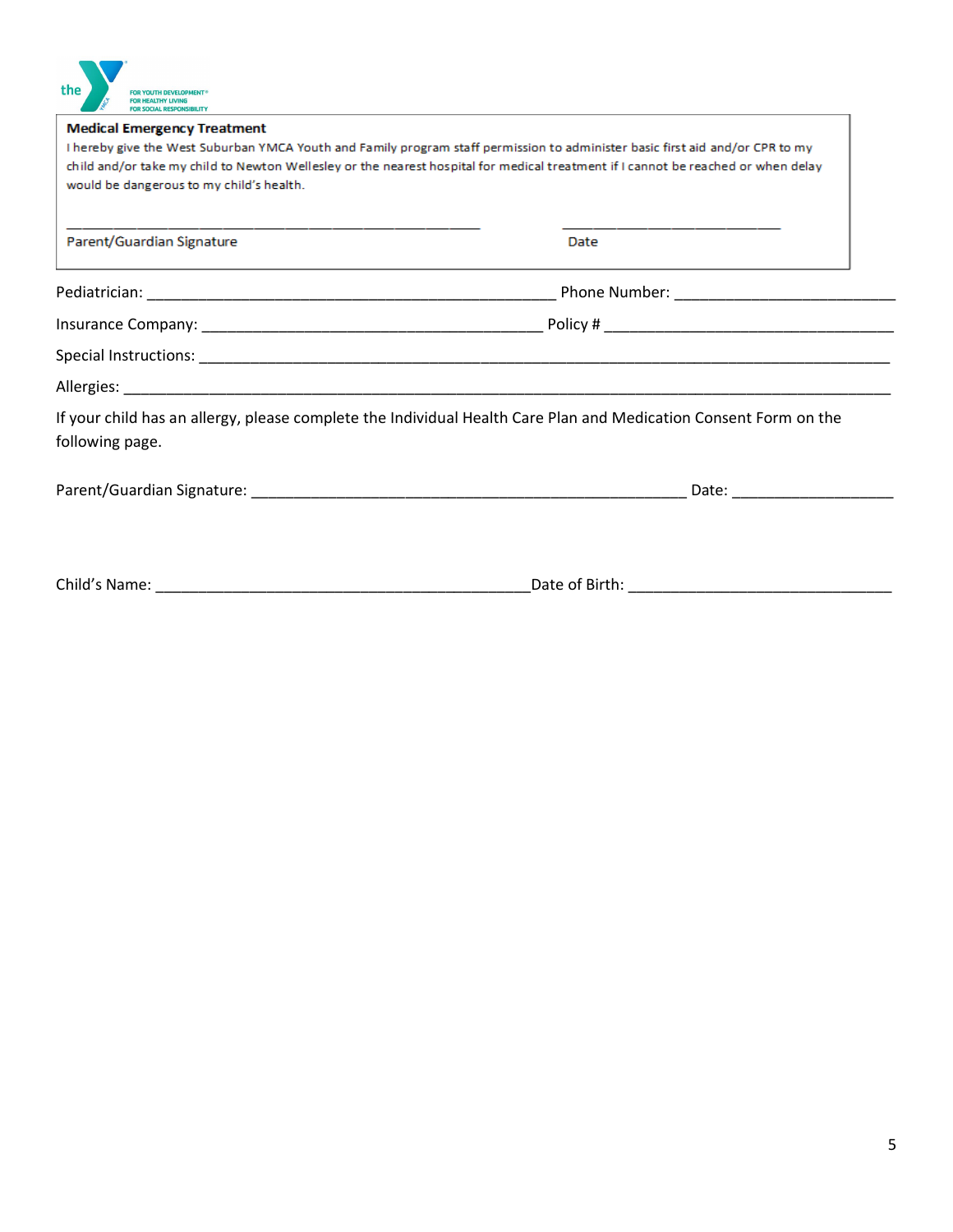

## **Individual Health Care Plan Form**

Plan must be renewed annually or when child's condition changes

| Check all that apply                     |                           |
|------------------------------------------|---------------------------|
| Plan was created by:                     | Plan is maintained by:    |
| Parent                                   | Director                  |
| Doctor or Licensed Practitioner          | <b>Assistant Director</b> |
| Program's Health Care Consultant         | Child's Educator          |
| Older school age child (9+ years of age) | Other:                    |
| Other:                                   |                           |

| Name of Child:                                                             | Date:                                                                                                                 |  |
|----------------------------------------------------------------------------|-----------------------------------------------------------------------------------------------------------------------|--|
| Any change to the child's Health Care Plan?                                |                                                                                                                       |  |
| YES (indicate changes below)                                               | NO (updated physician/parental signature required)                                                                    |  |
| Name of chronic health care condition:                                     |                                                                                                                       |  |
| Description of chronic health care condition                               |                                                                                                                       |  |
| Symptoms:                                                                  |                                                                                                                       |  |
| Medical Treatment necessary while at the program:                          |                                                                                                                       |  |
| Potential side effects of treatment:                                       |                                                                                                                       |  |
| Potential consequences if treatment is not administered:                   |                                                                                                                       |  |
| Name of educators that received training addressing the medical condition: |                                                                                                                       |  |
|                                                                            | Person who trained the educator (child's Health Care Practitioner, child's parent, program's Health Care Consultant): |  |
| Name of Licensed Health Care Practitioner (Please Print):                  |                                                                                                                       |  |

Licensed Health Care Practitioner authorization: \_\_\_\_\_\_\_\_\_\_\_\_\_\_\_\_\_\_\_\_\_\_\_\_\_\_\_\_\_\_\_\_\_\_\_ Date: \_\_\_\_\_\_\_\_\_\_\_\_\_\_\_\_\_\_ Parent/Guardian Consent: \_\_\_\_\_\_\_\_\_\_\_\_\_\_\_\_\_\_\_\_\_\_\_\_\_\_\_\_\_\_\_\_\_\_\_\_\_\_\_\_\_\_\_\_\_\_\_\_\_\_\_\_ Date: \_\_\_\_\_\_\_\_\_\_\_\_\_\_\_\_\_\_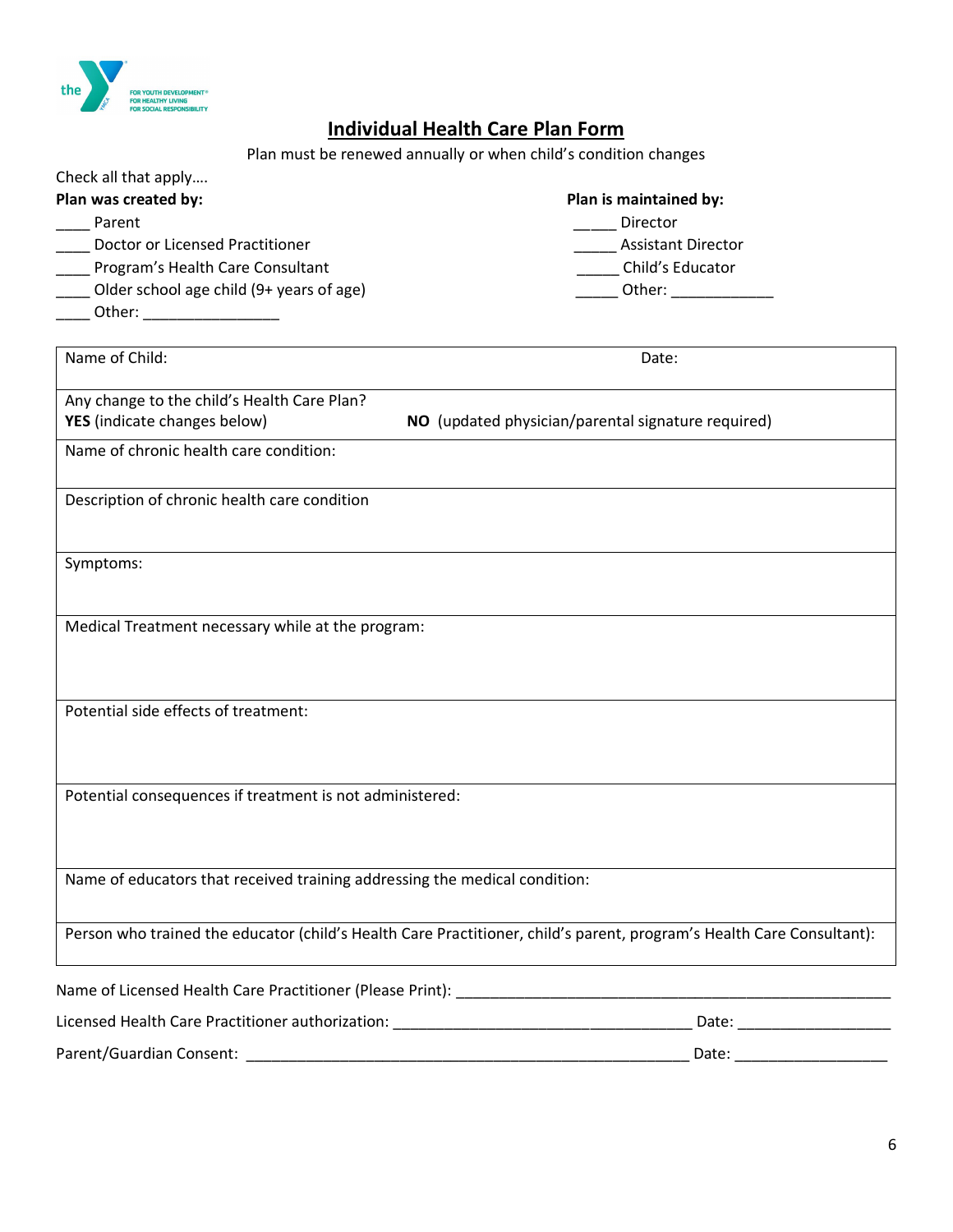

| For Older Children ONLY (9+ years of age)                                                                                |                                                                                                                         |  |
|--------------------------------------------------------------------------------------------------------------------------|-------------------------------------------------------------------------------------------------------------------------|--|
| With written parental consent and authorization of a licensed health care practitioner, this Individual Health Care Plan |                                                                                                                         |  |
| permits older school age children to carry their own inhaler and/or epinephrine auto-injector and use them as needed     |                                                                                                                         |  |
| without direct supervision of an educator.                                                                               |                                                                                                                         |  |
|                                                                                                                          | The educator is aware of the contents and requirements of the child's Individual Health Care Plan specifying how the    |  |
|                                                                                                                          | inhaler or epinephrine auto-injector will be kept secure from access by other children in the program. Whenever an      |  |
|                                                                                                                          | Individual Health Care Plan provides for a child to carry his or her own medication, the licensee must maintain on-site |  |
| a back-up supply of the medication for use as needed.                                                                    |                                                                                                                         |  |
| Age of child and the state of child<br>Date of birth <b>Example</b>                                                      | Back-up medication received?<br><b>YES</b><br>NO.                                                                       |  |
| Parent's Signature:                                                                                                      | Date:                                                                                                                   |  |
| Administrator's Signature:                                                                                               | Date:                                                                                                                   |  |